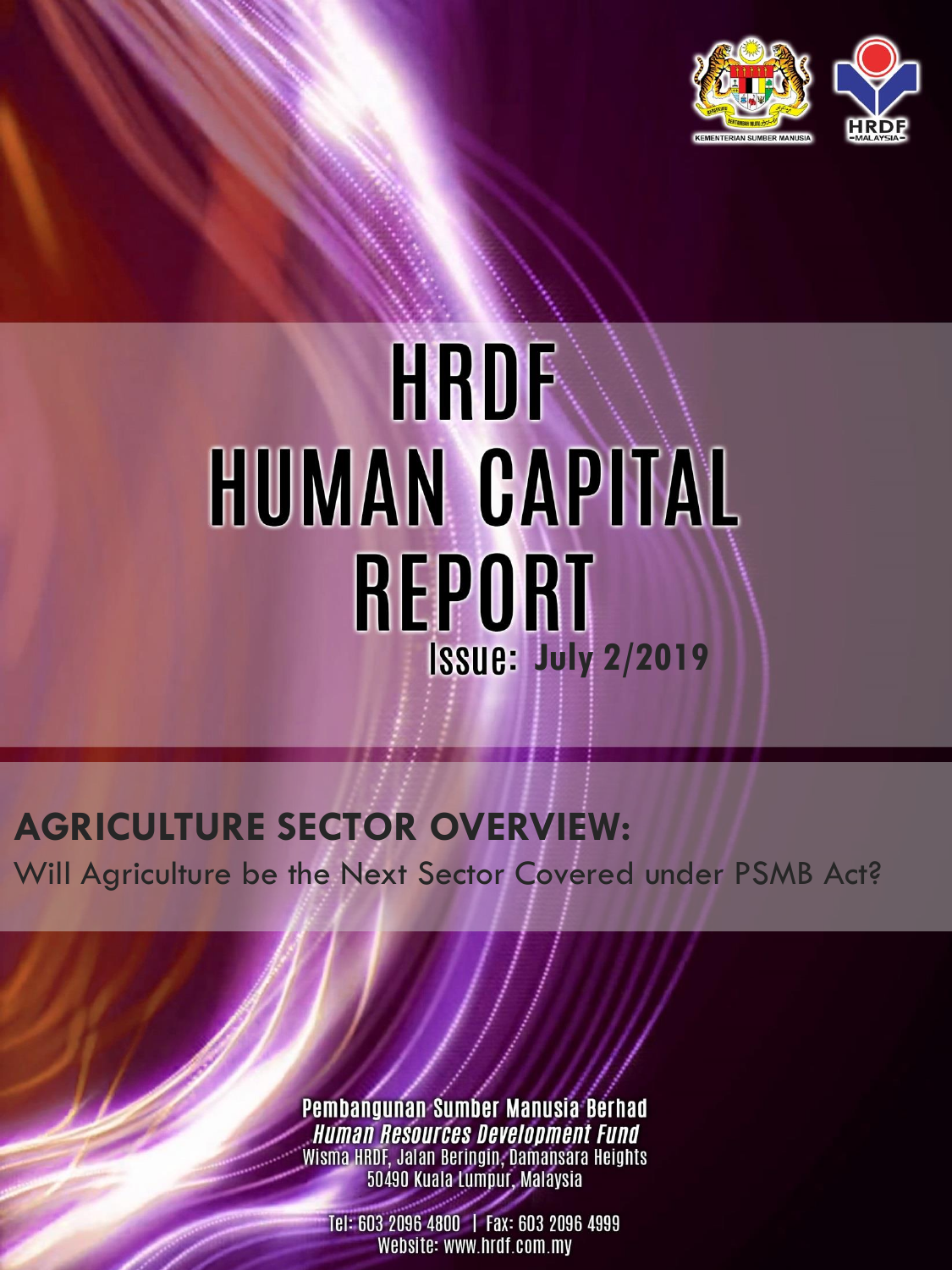#### **EMPLOYMENT IN THE AGRICULTURE SECTOR ACCOUNTED FOR 12.5% OF THE NATIONAL EMPLOYMENT**



Male **77.2%**

Employment by gender:

Variations in weather conditions, made the process complicated as it is beyond the control of the farmers. Other key factors influenced the productivity trends including changes in Government policies, technological advancements and innovation, emerging

**22.8%**

Female



# **QUICK TAKEAWAYS AND HIGHLIGHTS**



In 2018, agriculture sector recorded a labour productivity of RM53,943 from RM54,041 in 2017. Due to adverse weather and production constraints, the productivity growth has been impacted and declined at -0.2%.



*Source: Malaysia Industrial Productivity Database (MIPD), MPC*

# **OIL PALM IS THE AGRICULTURAL ECONOMIC ACTIVITY CONTRIBUTED T HIGHEST GDP IN YEAR 2017 WITH 46.6%**



environmental concerns, land quality, meteorological environment surrounding the property and farming methods which had a significant impact on the production capacity of farms in particular geographical regions.

> Forestry & Logging **5.6%**

with other Asian countries, on average, the sector has substantially grown since year 2000 with 2.04%.

*Source: The Labour Productivity Gap between Agricultural and Non-agricultural Sectors and Poverty in Asia, 2018*

Agriculture is classified based on MSIC 2008 Code:

Growing of cereals (except paddy), leguminous crops and oil seeds

• Agricultural activities for crops production on a fee or contract basis

*Source: MSIC 2008 Code*

Agriculture sector consists of activities such as agriculture, hunting, forestry and fishing.

*Source: The World Bank Group*

Other Agriculture activity includes cultivation of the soil for the growing of other crops such as paddy and cocoa.

#### **MINISTRY OF AGRICULTURE AND AGRO-BASED INDUSTRY (MOA) IS THE GOVERNMENT BODY DRIVING THE AGRICULTURE SECTOR**

Other agencies that support Agriculture sector which we may potentially engage in future:



**Developing** 

- Federal Land Consolidation & Rehabilitation Authority (FELCRA) • Federal Land Development Authority (FELDA)
- Malaysia Agricultural Research & Development Institute (MARDI)
- Federal Agricultural Marketing Authority (FAMA)
- Muda Agricultural Development Authority (MADA)
- Farmers' Organization Authority (FOA)
- Forest Research Institute Malaysia (FRIM)
- Rubber Research Institute of Malaysia (RRIM)
- Rubber Industry Smallholders Development Authority (RISDA)
- Fisheries Development Authority of Malaysia (LKIM)
- Malaysian Cocoa Board (MCB)

## **AGRICULTURE SECTOR IS IMPORTANT TO DIVERSIFY THE ECONOMY**

**Improving** the balance of trade *Sources:*

Diversifying and shielding the economy

Increasing the food production



*1. Evolution of Malaysian Agricultural Development. In Malaysian Agricultural Policy: Issues and Directions (1988) 2. A critical assessment the contribution of agriculture sector in the growth of the Malaysia economy (2005)*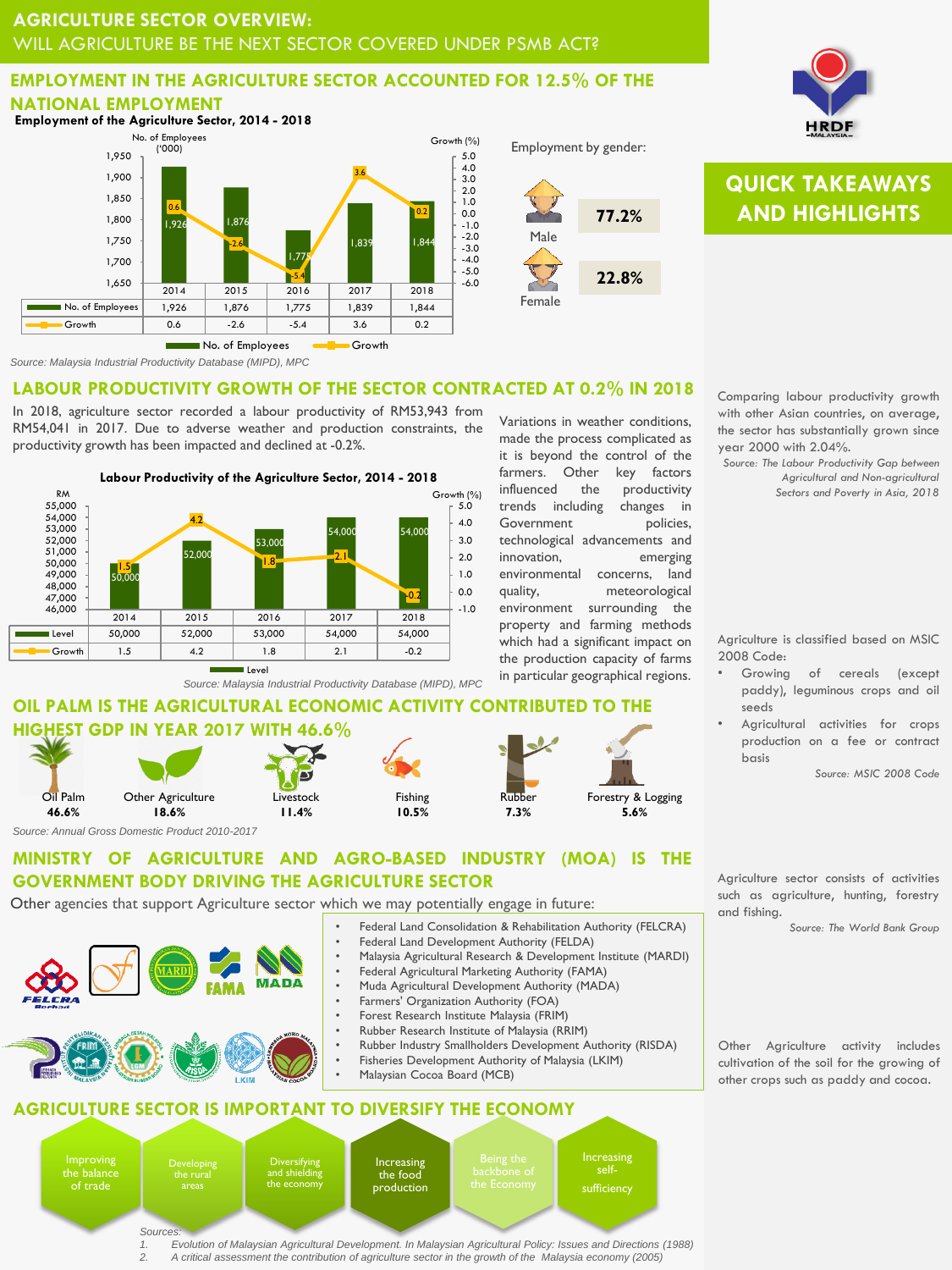"In **1970**, agriculture represented **28.8%** of the **national GDP.** However, in **2017**, it contributed **only 8.2%** of the national GDP."

#### Other issues and challenges faced by Agriculture sector are:



*Sources:* 

*1. Malaysia Productivity Blueprint (MPB), 2017*

*2. Education and Research Association for Consumers Malaysia*

#### **TECHNOLOGICAL SKILLS ARE THE EXTENSION SERVICES FOR AGRICULTURE**

Identified main skill areas of Agriculture sector are:

Agronomic Practices Farm Management



*3. Rubber Research Institute of Malaysia (RRIM)*

*4. Fisheries Development Authority of Malaysia (LKIM)*

#### **OIL PALM RELATED SKILL AREAS ARE BEING TRAINED MOSTLY UNDER HRDF IN 2018**



**Financial Assistance (RM) Approved related to Agricultural Skills for Year 2018**



#### **FOOD MANUFACTURING & BEVERAGES INDUSTRIES RELATED TO AGRICULTURE SKILLS WERE HIGHLY TRAINED**

#### **% Training Places Approved by Subsectors based on Skills Trained related to Agriculture sector in 2018**

| Food Manufacturing & Beverage Industries                                |       |        |                                      | 40.79% |
|-------------------------------------------------------------------------|-------|--------|--------------------------------------|--------|
| Manufacturer of Rubber Products                                         |       |        | 28.95%                               |        |
| Manufacturer of Industrial Chemicals & Other Chemical Products          |       | 11.05% |                                      |        |
| Sale and Repair of Motor Vehicles                                       | 4.21% |        |                                      |        |
| Non-Ferrous Metal Basis Industries & Fabricated Metal                   | 4.21% |        |                                      |        |
| Research & Development                                                  | 2.63% |        |                                      |        |
| Petroleum & Gas Extraction                                              | 2.37% |        |                                      |        |
| Engineering Support & Maintenance                                       | 2.11% |        |                                      |        |
| Private Institution of Higher Learning                                  | 0.53% |        |                                      |        |
| <b>Petroleum Refineries</b>                                             | 0.53% |        |                                      |        |
| <b>Manufacturer of Plastics Products</b>                                | 0.53% |        |                                      |        |
| Manufacturer of Footwear, Except Vulcanised Or Moulded Rubber Or        | 0.53% |        |                                      |        |
| Freight Forwarder                                                       | 0.53% |        |                                      |        |
| <b>Training Provider</b>                                                | 0.26% |        |                                      |        |
| Manufacturer of Textiles & Wearing Apparel, Except Footware             | 0.26% |        |                                      |        |
| Manufacturer of Electrical Machinery, Apparatus Appliances And Supplies | 0.26% |        |                                      |        |
| Hotel Industry                                                          | 0.26% |        |                                      |        |
|                                                                         |       |        | Source: HRDF Internal Database, 2018 |        |

#### **SMART FARMING IS CRUCIAL FOR AGRICULTURE SECTOR IN MALAYSIA**

The advantages of smart farming technologies and ICT in plantation, farming, livestock, and fishing activities can improve the production efficiency and reduce labour dependency. The ability of ICT-based applications to support farm and plantation management, precision farming and monitoring will enhance productivity and reduce the production cost. While mobile phone applications and portals will be used to supply real time information on market demand, early detection and warning alerts on disease outbreaks.

*Source: New Strategies for Greater Growth and Development of the Agriculture Sector in Malaysia, Food & Fertilizer Technology Center (FFTC)*

#### **What's next for HRDF?**

**Research** and **Sectorial Training Committee (STC)** may identify the training needs, supply of training for Agriculture sector in ensuring the industry is driven ready when the sector is covered under PSMB Act.

**Incubation team** is recommended to initiate collaboration with industry key players, regulatory bodies and government agencies related to planning and execution of training programmes for the sector in future.



# **QUICK TAKEAWAYS AND HIGHLIGHTS**

In Malaysia, there are two types of agriculture — plantation and food production.

Despite efforts to diversify, Malaysian agriculture remained predominantly as export-oriented.

Exports of agriculture goods which accounted for 6.8% of total exports contracted by 10.7% to RM5.64 billion due to lower exports of palm oil and palm oil-based agriculture products, particularly palm oil.

*Source: Minister of International Trade and Industry Malaysia, 2018*

Oil Palm related skill areas are the highest training approved in 2018 by current HRDF registered employers.

Out of 380 training places approved for the related training courses, 40.79% was contributed by the Food Manufacturing & Beverages Industries.